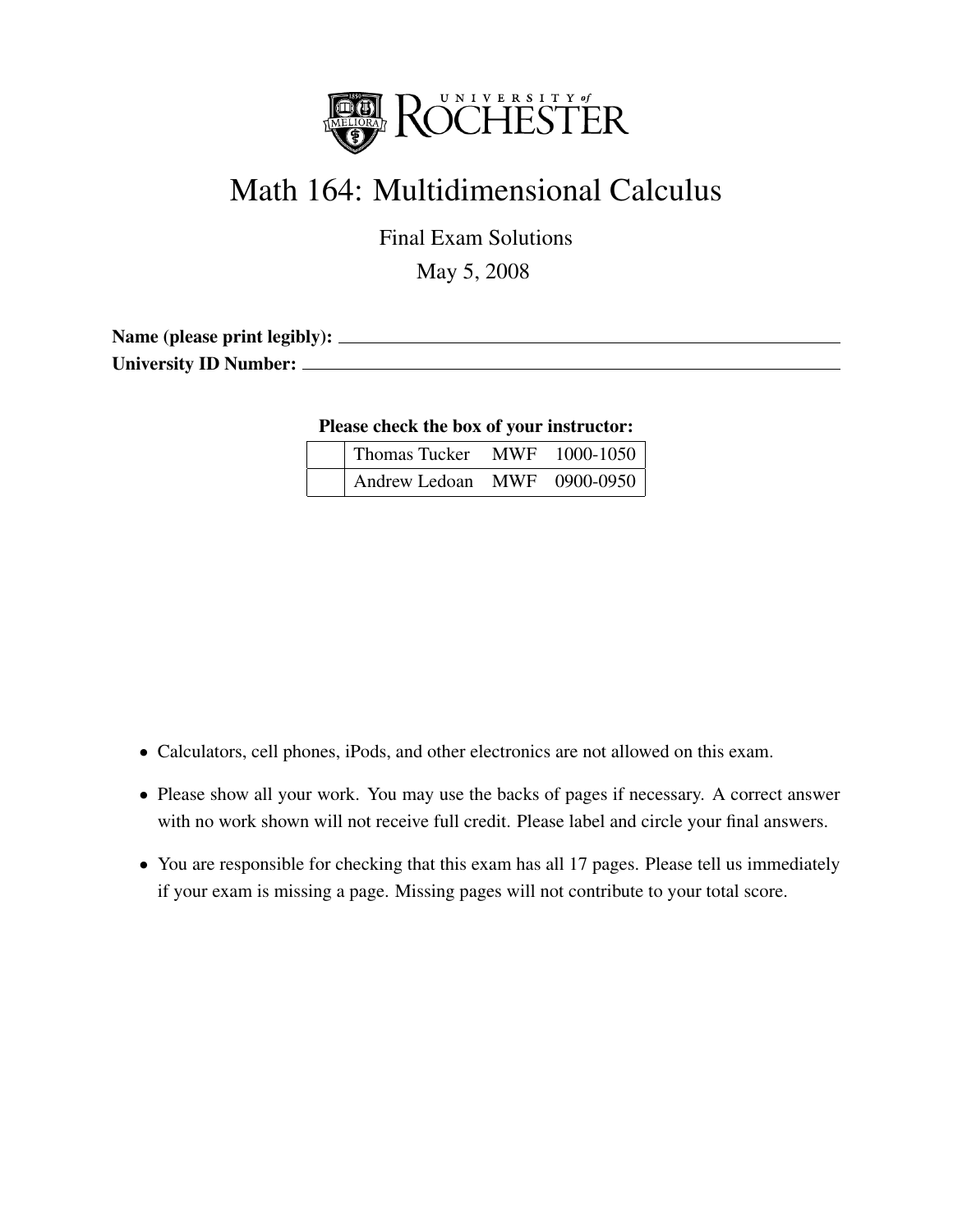| Question       | Points | Score |
|----------------|--------|-------|
| $\mathbf 1$    | 20     |       |
| $\overline{2}$ | 10     |       |
| 3              | 24     |       |
| $\overline{4}$ | 12     |       |
| 5              | 12     |       |
| 6              | 12     |       |
| 7              | 12     |       |
| 8              | 10     |       |
| 9              | 12     |       |
| 10             | 10     |       |
| 11             | 12     |       |
| 12             | 10     |       |
| 13             | 12     |       |
| 14             | 20     |       |
| 15             | 12     |       |
| Total:         | 200    |       |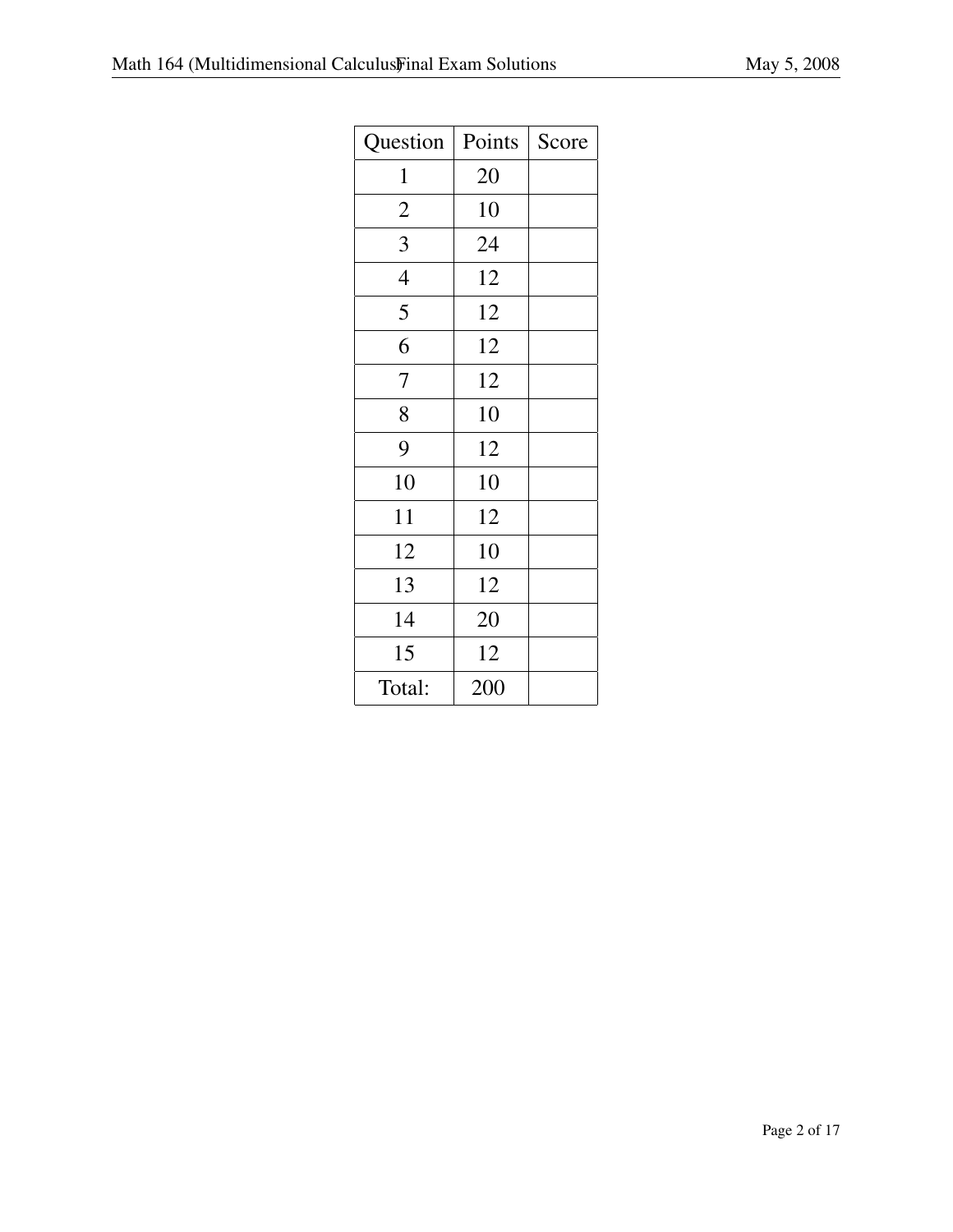## 1. (20 points)

(a) (10 points) Write an equation of the plane tangent to the ellipsoid  $2x^2 + 4y^2 + z^2 = 45$  at the point  $(2, -3, -1)$ .

*Solution.* Write  $F(x, y, z) = 2x^2 + 4y^2 + z^2 - 45$ . Then  $F(x, y, z) = 0$  is an equation of the ellipse identity at the ellipse identity of the ellipsoid. By Equation 18 in Section 14.6, page 948, a vector normal to the ellipsoid surface at  $(x, y, z)$  is  $∇F(x, y, z) = 4x**i** + 8y**j** + 2z**k**$ , so  $∇F(x, -3, -1) = 8**i** – 24**j** – 2**k**$  is normal to the ellipsoid at  $(2, -3, -1)$ . Equation 19 in Section 14.6, page 948, then gives the answer in the form  $8(x-2) - 24(y-3) - 2(z+1) = 0$  or  $4x - 12y - z = 45$ .

(b) (10 points) Find all the points on the ellipsoid  $2x^2 + 4y^2 + z^2 = 45$  at which the tangent plane is parallel to the plane  $4y + z = 8$ .

*Solution.* We find all points  $(x, y, z)$  that satisfy  $\langle 4x, 8y, 2z \rangle = a(0, 4, 1)$ , for some constant *a*. Since  $(x, y, z)$ , with  $x = 0$ ,  $y = a/2$ , and  $z = a/2$ , lies on the ellipsiod, we substitute these into  $2x^2 + 4y^2 + z^2 = 45$  to find that  $a = \pm 6$ . Hence the required points are (0, 3, 3) and (0, -3, -3).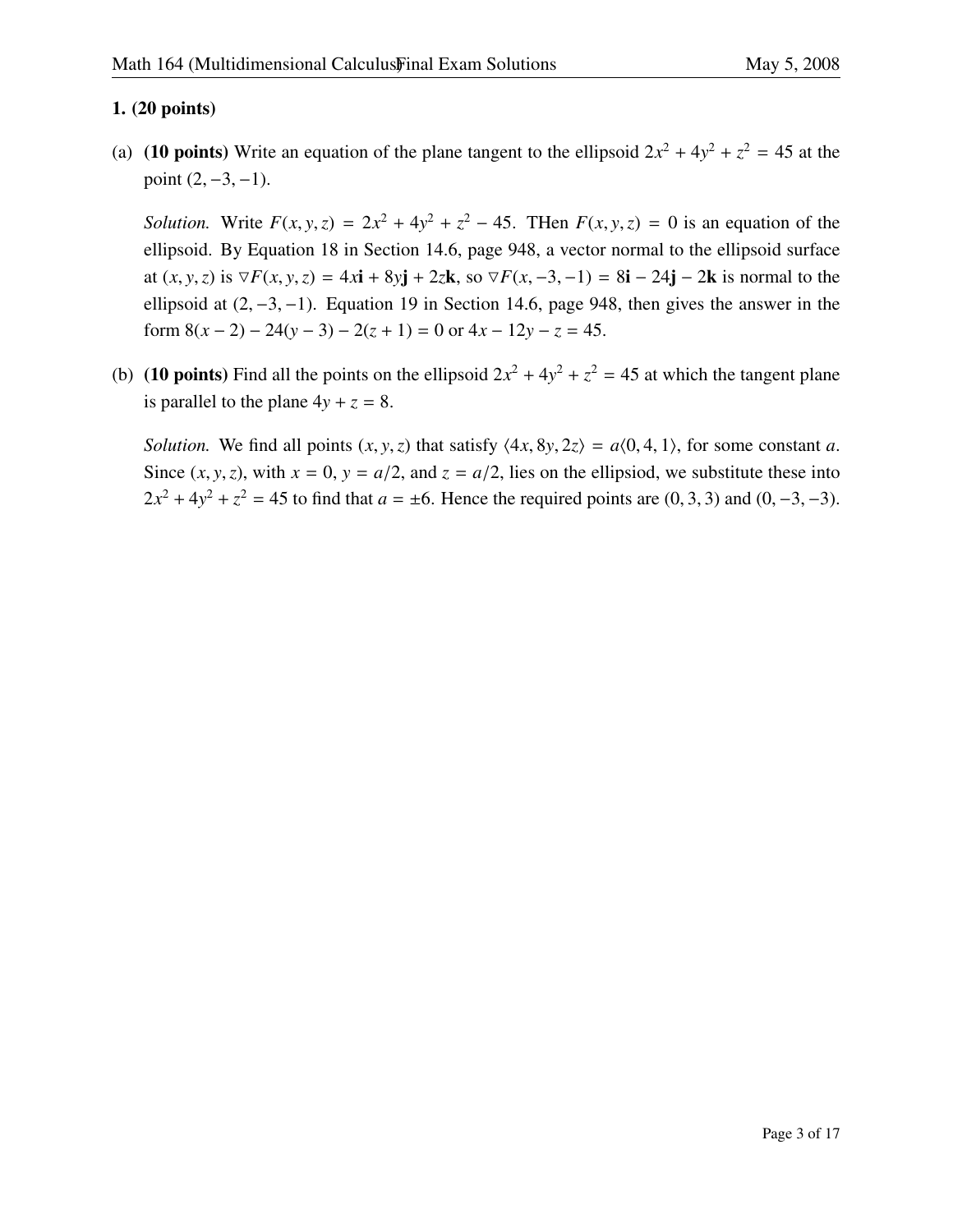**2.** (10 points) Locate and classify the critical points of the function  $f(x, y) = 3x - x^3 - 3xy^2$ .

*Solution. f* is a polynomial, so all its partial derivatives exist and are continuous everywhere. Now  $f_x(x, y) = 3 - 3x^2 - 3y^2 = 0$  and  $f_y(x, y) = -6xy = 0$  give us the four critical points (1, 0), (−1, 0), (0, 1), and (0, 1), We find that  $f_y(x, y) = f_y(x) - f_y(x)$ (0, 1), and (0,−1). We find that  $f_{xx}(x, y) = -6x$ ,  $f_{xy}(x, y) = -6y$ , and  $f_{yy}(x, y) = -6x$ . Applying Theorem 3 in Section 14.7, page 954, we find that at  $(1, 0)$  there is a local maximum, at  $(-1, 0)$ there is a local minimum, and at  $(0, 1)$  and  $(0, -1)$  there are saddle points.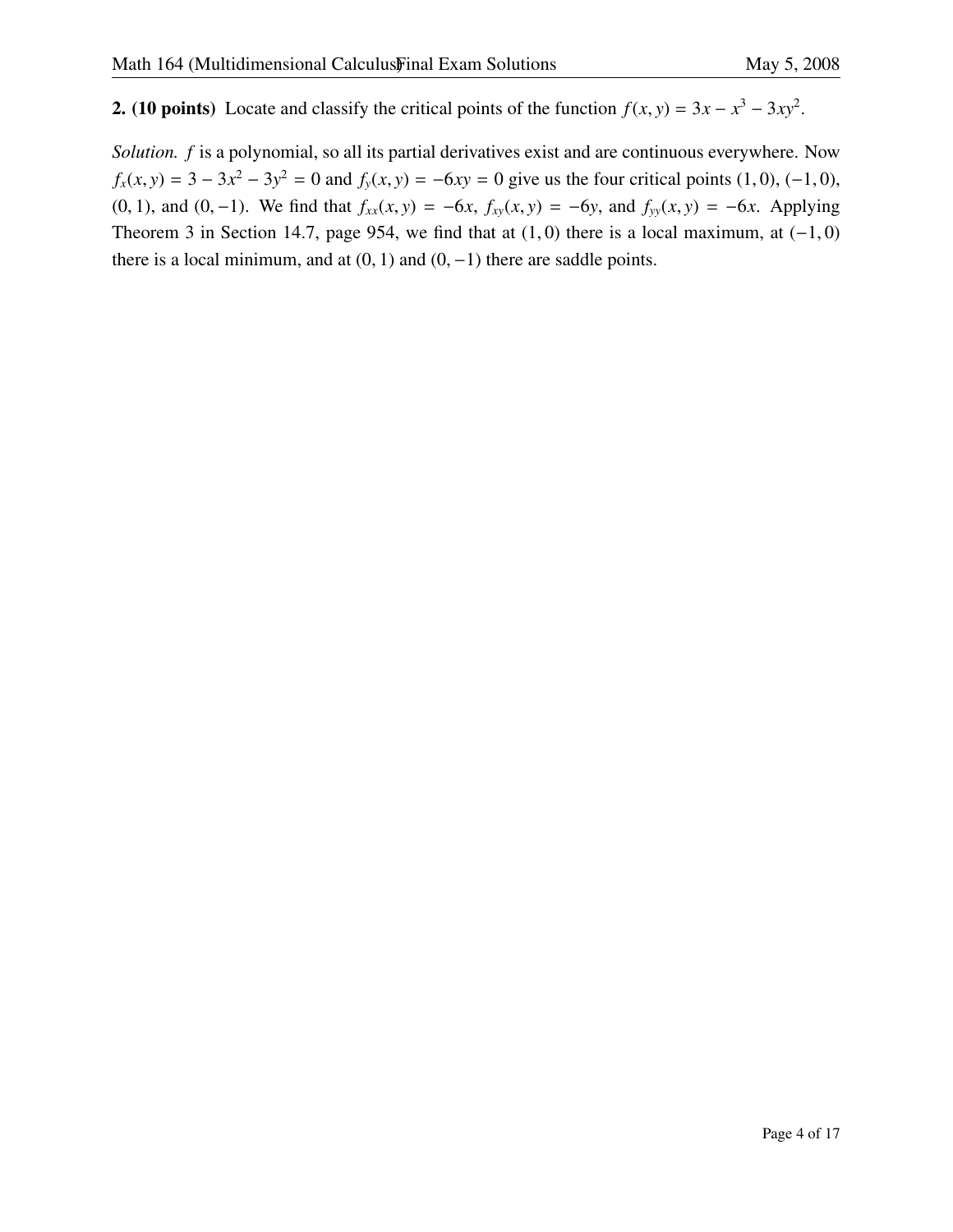## 3. (24 points)

(a) (14 points) Show that  $\mathbf{F}(x, y, z) = (2xy^3 + z^2)\mathbf{i} + (3x^2y^2 + 2yz)\mathbf{j} + (y^2 + 2xz)\mathbf{k}$  is a conservative vector field. Then find a potential function *f* such that  $\mathbf{F} = \nabla f$ .

*Solution.* curl  $\mathbf{F} = (2y - 2y)\mathbf{i} + (2z - 2z)\mathbf{j} + (6xy^2 - 6xy^2)\mathbf{k} = bf0$  and the domain of **F** is  $\mathbb{R}^3$ , so **F** is conservative, by Theorem 4 in Section 16.5, page 1092. Thus there is a potential function f such that  $\nabla f = \mathbf{F}$ . Then  $f_x(x, y, z) = 2xy^3 + z^2$  implies  $f(x, y, z) = x^2y^3 + xz^2 + g(y, z)$ and  $f_y(x, y, z) = 3x^2y^2 + g_y(y, z)$ . But  $f_y(x, y, z) = 3x^2y^2 + 2yz$  so  $g(y, z) = y^2z + h(z)$ . Then  $f(x, y, z) = x^2y^3 + xz^2 + h(z)$  implies  $f_z(x, y, z) = 2xz + y^2 + h'(z)$ . But  $f_z(x, y, z) = y^2 + 2xz$ . So  $h'(z) = 0$ . Hence a potential function *f* for **F** is  $f(x, y, z) = x^2y^3 + xz^2 + y^2z + K$ , where *K* is some constant.

(b) (10 points) Let *C* be the arc of the curve  $y = x \sin x$  from (0, 0) to  $(\pi, 0)$ . Use the function *f* from part (a) to evaluate the integral

$$
\int_C \mathbf{F} \cdot d\mathbf{r}.
$$

*Solution.* Since **F** is conservative and since curl **F** = 0, by part (a), we have  $\int_C \mathbf{F} \cdot d\mathbf{r} = 0$ . We may also see this by evaluating the function *f* at the endoints – we obtain 0−0 = 0 in this way (see Theorem 2 in Section 16.3, page 1074).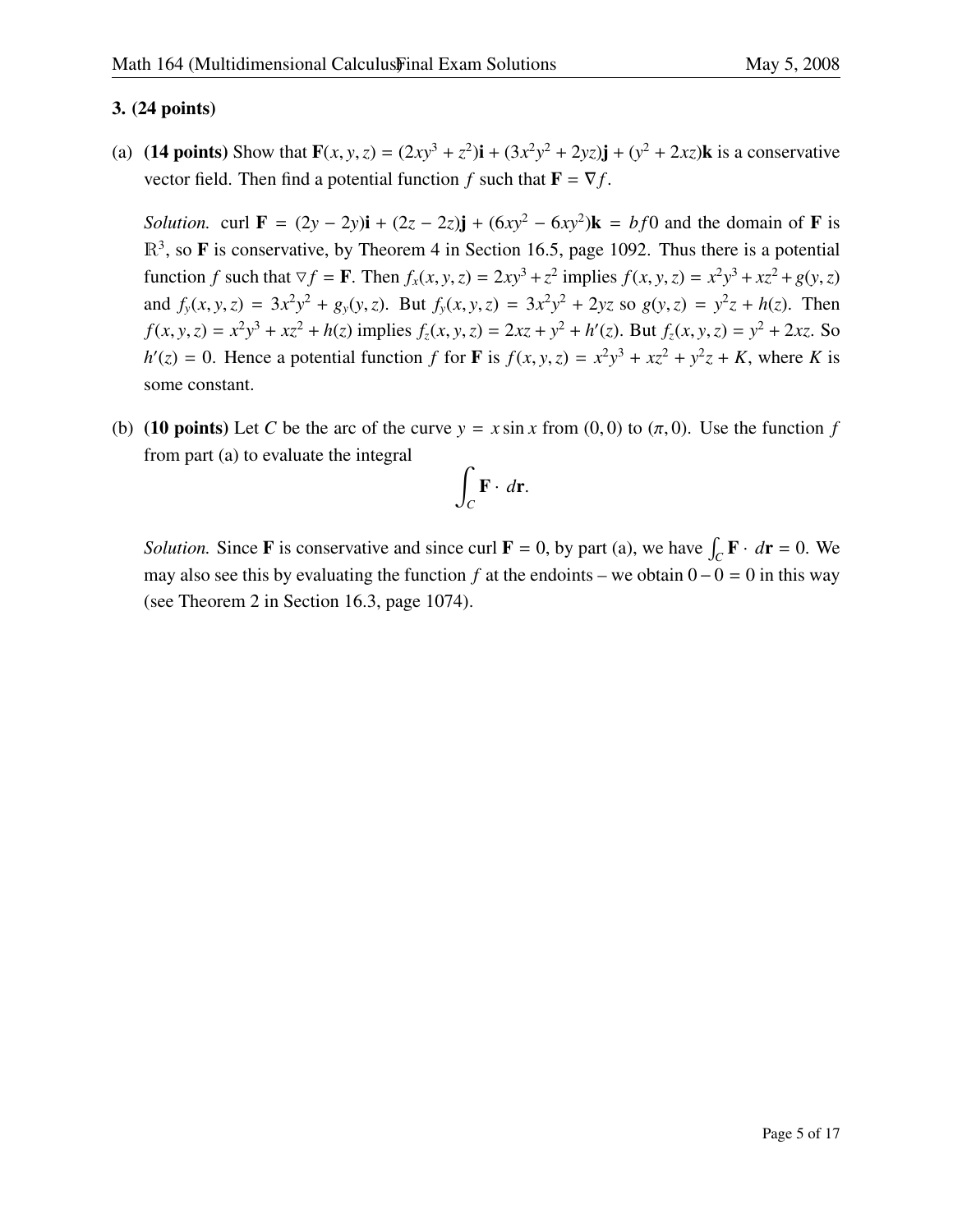4. (12 points) Use Green's Theorem to evaluate the line integral

$$
\int_C (xy\,dx + x^2\,dy),
$$

where *C* is the triangle with vertices  $(0, 0)$ ,  $(1, 0)$ , and  $(1, 2)$ .

*Solution.* Sketch a graph of the triangle *C*. Note that *C* is traversed counterclockwise and that *C* is comprised of the three line segments  $C_1$ ,  $C_2$ , and  $C_3$  defined as follows.  $C_1$  :  $0 \le x \le 1$ ,  $y = 0$ ;  $C_2$ :  $x = 1, 0 \le y \le 2$ ;  $C_3$ :  $x = x, y = 2x$ , and *x* ranges from  $x = 1$  to  $x = 0$ . Using Green's Theorem, we find that

$$
\int_C (xy \, dx + x^2 \, dy) = \iint_D \left[ \frac{\partial}{\partial x} (x^2) - \frac{\partial}{\partial y} (xy) \right] dA
$$

$$
= \iint_D (2x - x) \, dA
$$

$$
= \int_0^1 \int_0^{2\pi} x \, dy \, dx
$$

$$
= \frac{2}{3}
$$

To verify Green's Theorem, we evaluate the line integral directly:

$$
\int_C (xy\,dx + x^2\,dy) = \int_0^1 0\,dx + \int_0^2 (0+1)\,dy + \int_1^0 (2x^2 + 2x^2)\,dx = \frac{2}{3}.
$$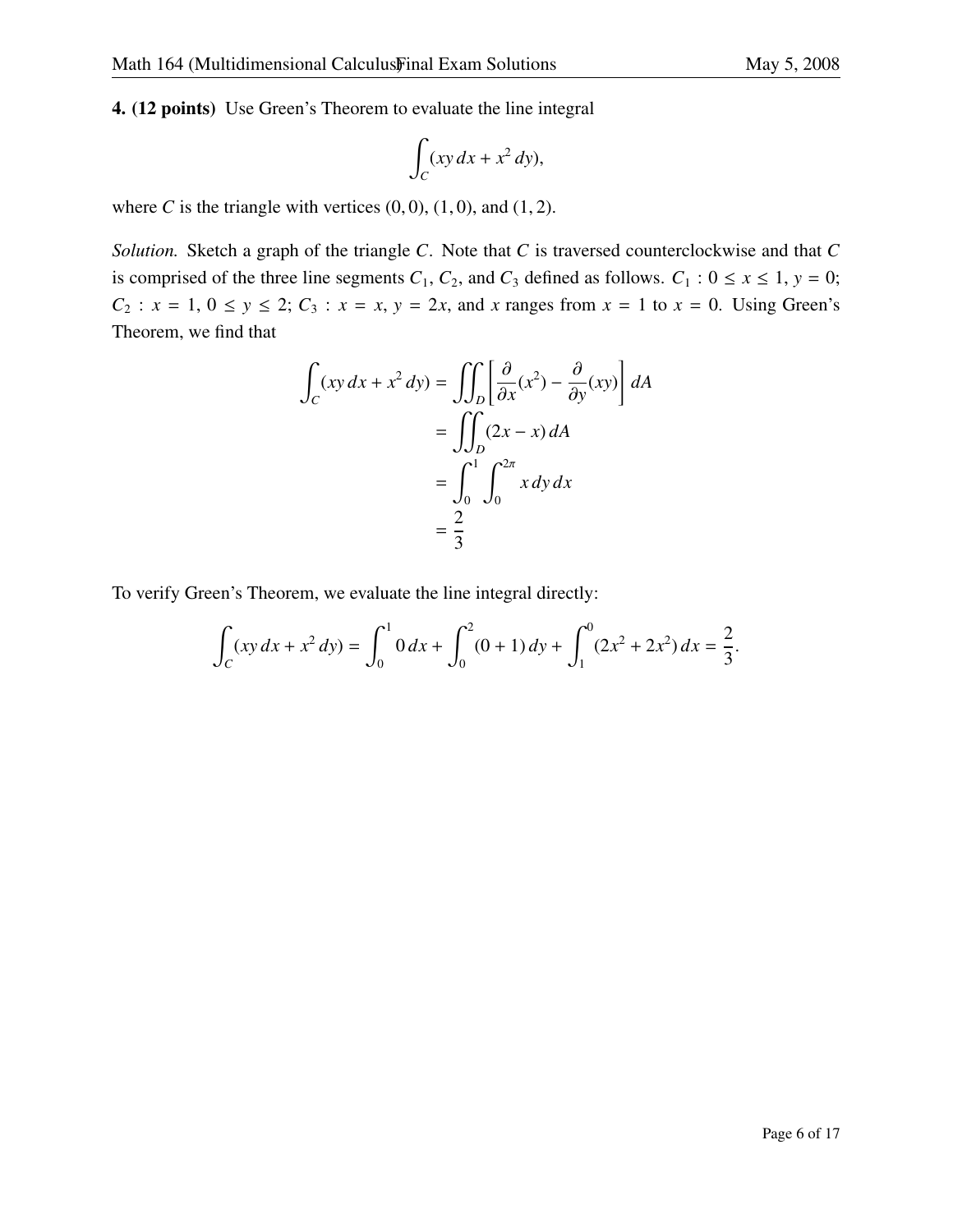**5.** (12 points) Let *D* be the lamina bounded by  $x = 0$  and  $x = 4 - y^2$  and constant density function  $\rho(x, y) = 1$ . Find the center of mass of *D*.

*Solution.* By symmetry of the lamina  $D\{(x, y)|0 \le x \le 4 - y^2, -2 \le y \le 2\}$ , its center of mass is since  $\log(5.5)$  (5.0). We find given by  $(\bar{x}, \bar{y}) = (\bar{x}, 0)$ . We find

$$
\bar{x} = \frac{\iint_D x \rho(x, y) dA}{\iint_D \rho(x, y) dA} = \frac{\iint_D x dA}{\iint_D dA},
$$

where, by a short calculation,

$$
\iint_D dA = \int_{-2}^2 \int_0^{4-y^2} x \, dx \, dy = \frac{256}{15}
$$

and that

$$
\iint_D dA = \int_{-2}^2 \int_0^{4-y^2} dx dy = \frac{32}{3},
$$

so that  $\bar{x} = \frac{8}{5}$ 5 .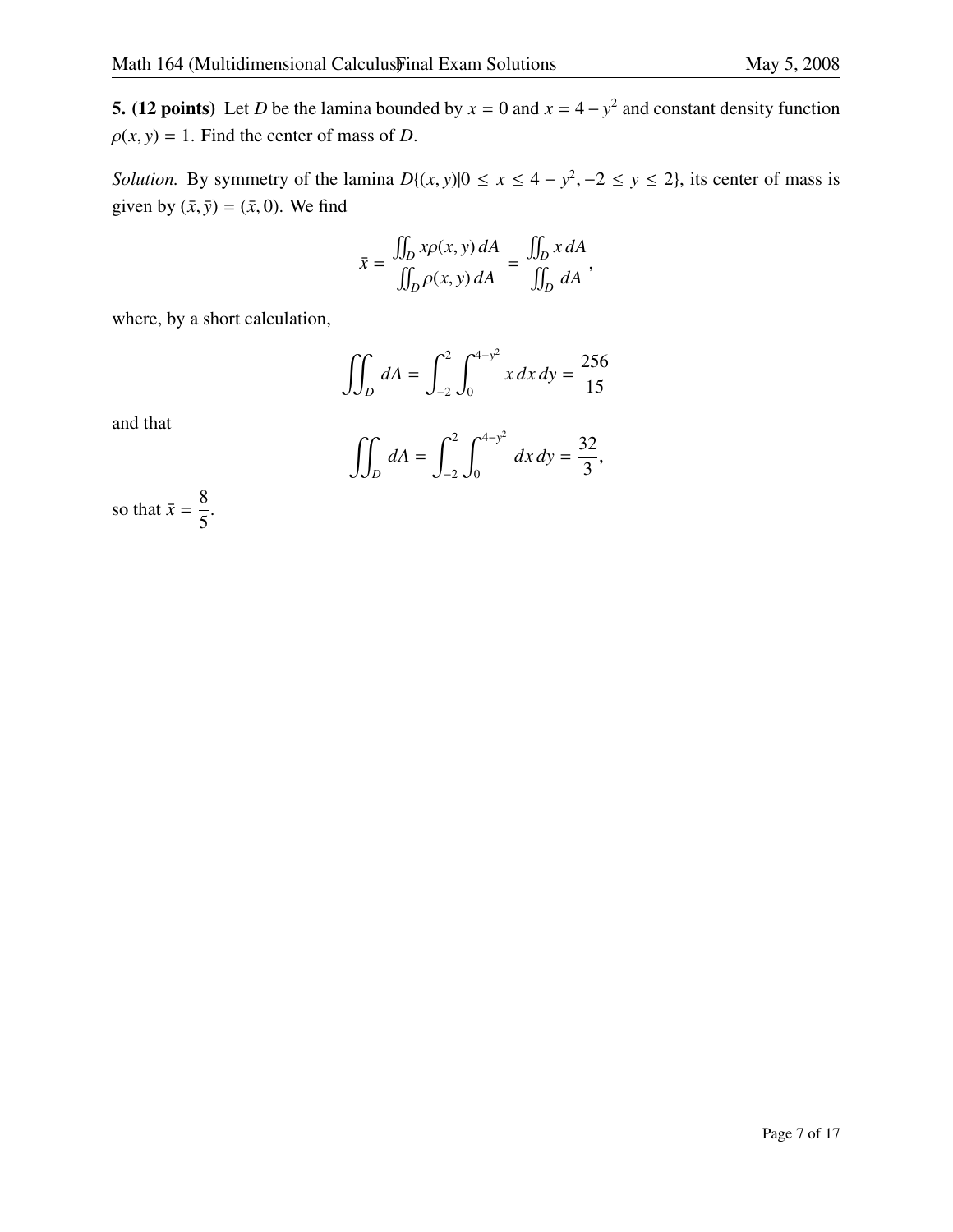**6.** (12 points) Find the area of the part of the surface  $z = x^2 + 2y$  that lies above the triangle with vertices  $(0, 0)$ ,  $(1, 0)$ , and  $(1, 2)$ .

*Solution.*  $z = f(x, y) = x^2 + 2y$  with  $0 \le x \le 1$  and  $0 \le y \le 2x$ . Thus

$$
A(S) = \iint_D \sqrt{1 + 4x^2 + 4} \, dA
$$
  
= 
$$
\int_0^1 \int_0^{2x} \sqrt{5 + 4x^2} \, dy \, dx
$$
  
= 
$$
\int_0^1 2x \sqrt{5 + 4x^2} \, dx
$$
  
= 
$$
\left[ \frac{1}{6} (5 + 4x^2)^{3/2} \right]_0^1
$$
  
= 
$$
\frac{1}{6} (27 - 5 \sqrt{5})
$$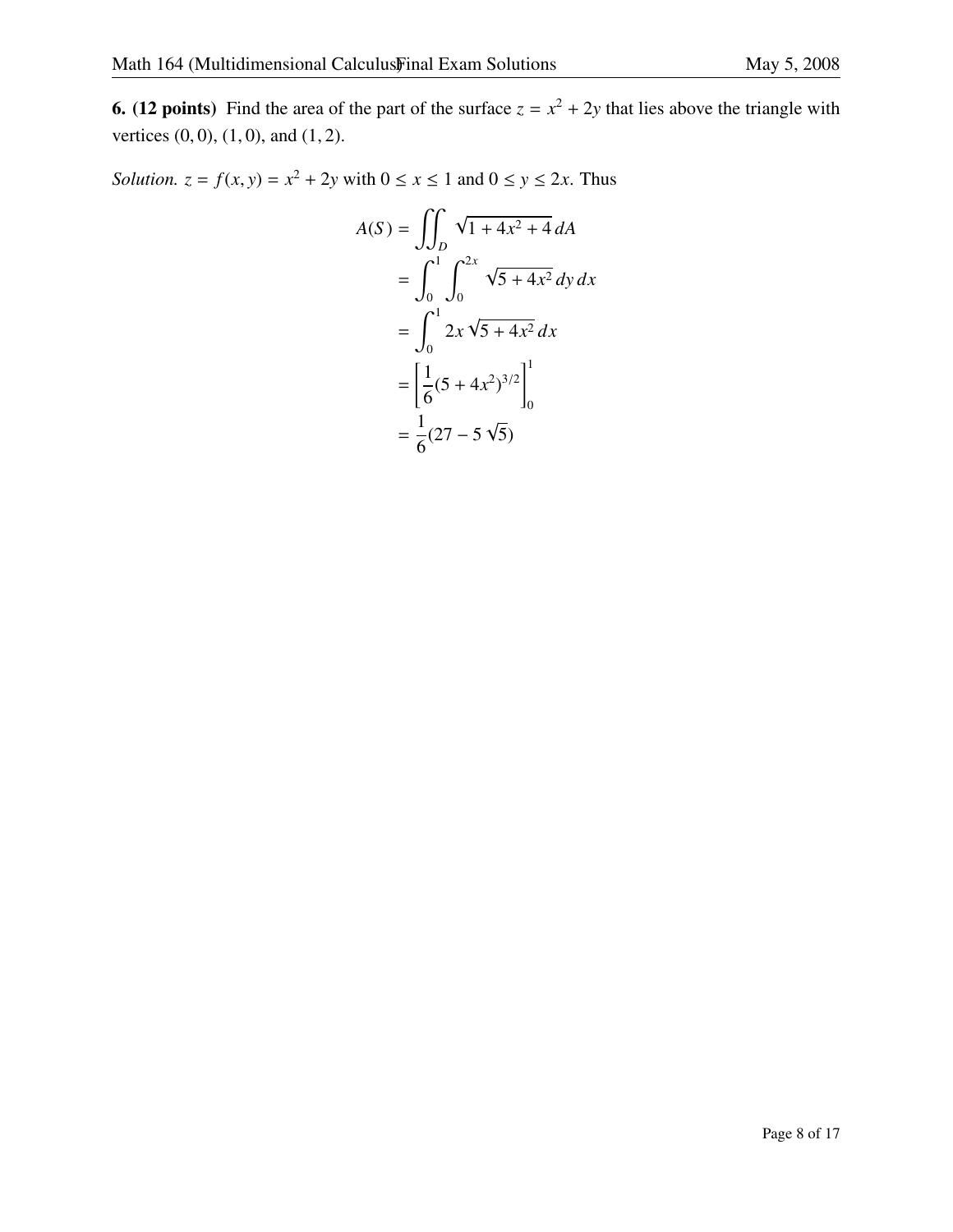$$
\iint_S (x^2 z + y^2 z) dS
$$

where *S* is the part of the plane  $z = 4 + x + y$  that lies inside the cylinder  $x^2 + y^2 = 4$ .

*Solution.*  $z = f(x, y) = 4 + x + y$  with  $0 \le x^2 + y^2 \le 4$ . So  $r_x \times r_y = -i - j + k$ . Then

$$
\iint_{S} (x^{2}z + y^{2}z) dS = \iint_{x^{2}+y^{2} \le 4} (x^{2} + y^{2})(4 + x + y) \sqrt{3} dA
$$
  
= 
$$
\int_{0}^{2} \int_{0}^{2\pi} \sqrt{3} r^{3}(4 + r \cos \theta + r \sin \theta) d\theta dr
$$
  
= 
$$
\int_{0}^{2} 8\pi \sqrt{3} r^{3} dr
$$
  
= 
$$
32\pi \sqrt{3}
$$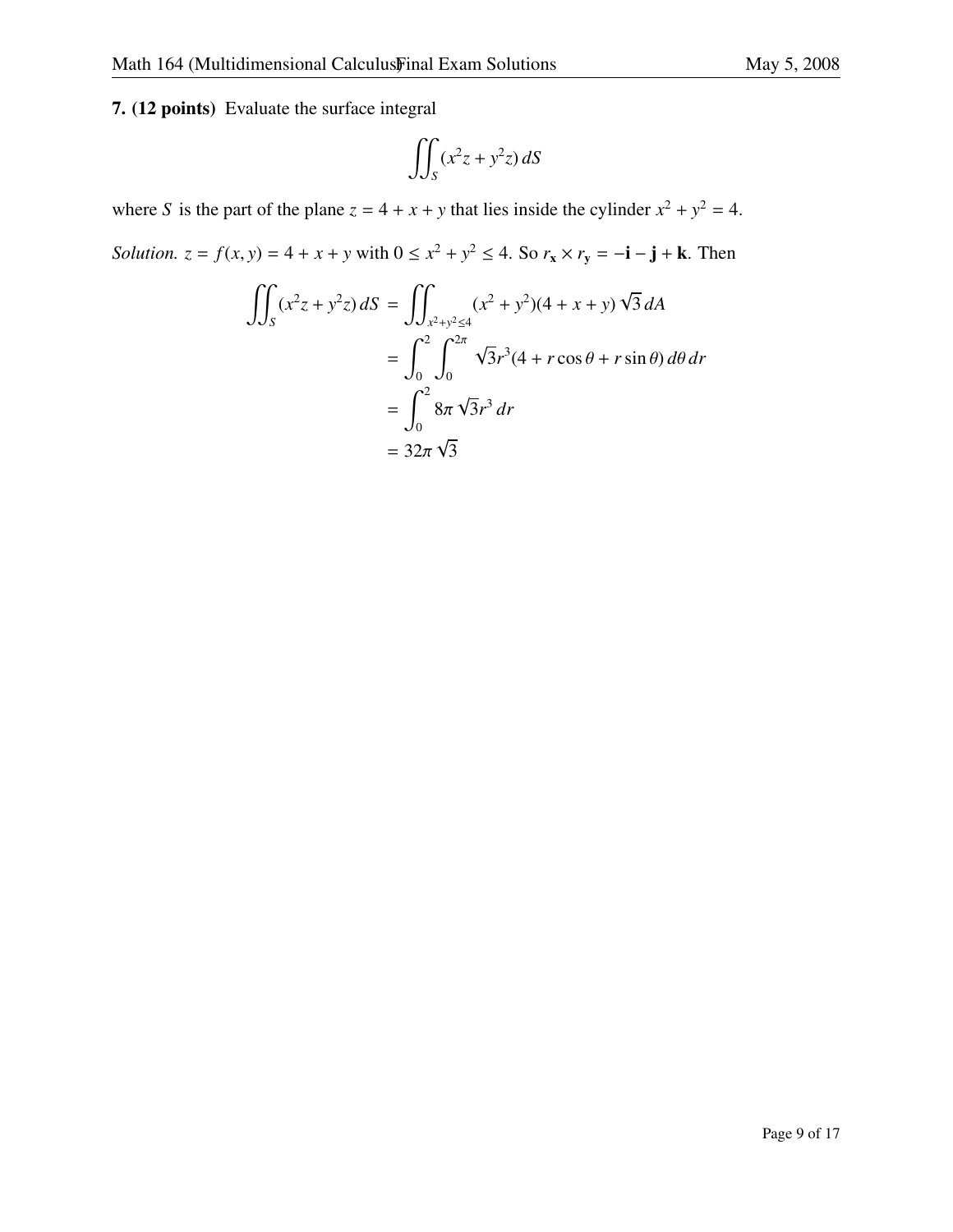8. (10 points) Evaluate the flux integral

$$
\iint_{S} \mathbf{F} \cdot \mathbf{n} \, dS
$$

where  $\mathbf{F}(x, y, z) = x^2 \mathbf{i} + xy \mathbf{j} + z \mathbf{k}$  and *S* is the part of the paraboloid  $z = x^2 + y^2$  below the plane *z* = 1 with upward orientation.

*Solution.* We use Formula 9 on page 1117. Note that  $z = f(x, y) = x^2 + y^2$ ,  $r_x \times r_y = -2x$ **i** − 2*y***j** + **k** (because of upward orientation), and  $\mathbf{F}(\mathbf{r}(x, y)) \cdot (r_x \times r_y) = -2x^3 - 2xy^2 + x^2 + y^2$ . Then

$$
\iint_{S} \mathbf{F} \cdot \mathbf{n} \, dS = \iint_{D} \mathbf{F} \cdot (r_{x} \times r_{y}) \, dA
$$
  
= 
$$
\iint_{x^{2}+y^{2} \leq 1} (-2x^{3} - 2xy^{2} + x^{2} + y^{2}) \, dA
$$
  
= 
$$
\int_{0}^{1} (-2r^{3} \cos^{3} \theta - 2r^{2} \cos \theta \sin^{2} \theta + r^{2}) r \, dr \, d\theta
$$
  
= 
$$
\int_{0}^{1} r^{3} (2\pi) \, dr = \frac{\pi}{2}
$$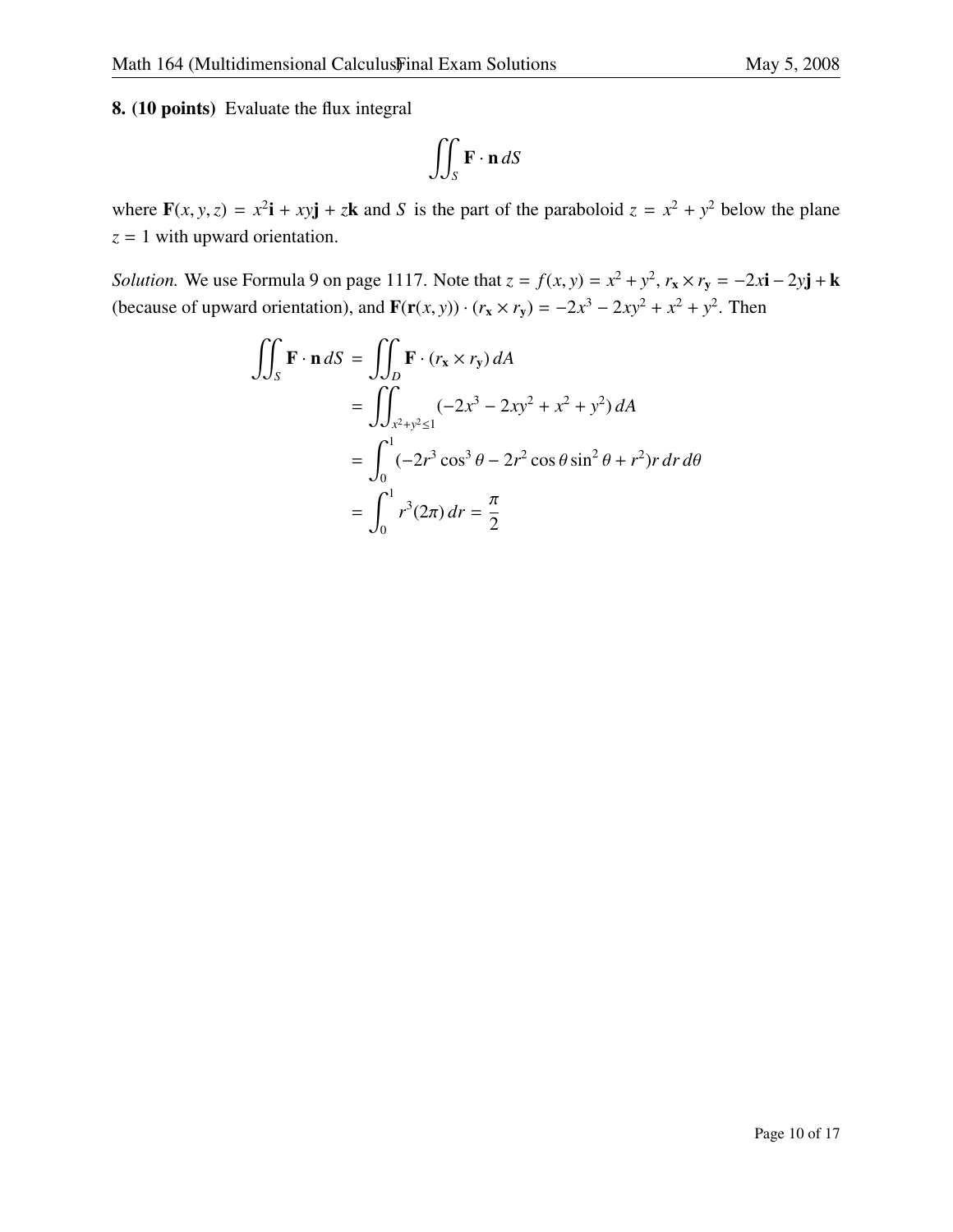9. (12 points) Use the Divergence Theorem to calculate the flux integral

$$
\iint_{S} \mathbf{F} \cdot \mathbf{n} \, dS
$$

where *S* is the surface of the sphere of radius and  $\mathbf{F} = x\mathbf{i} + e^z\mathbf{j} + 3z\mathbf{k}$ .

*Solution.* Using div  $\mathbf{F} = 5$ , we find that

$$
\iint_{S} \mathbf{F} \cdot \mathbf{n} \, dS = \iint_{E} \text{div } \mathbf{F} \, dV = 5 \iint_{E} dV = 5 \left( \frac{4}{3} \pi \cdot 2^{3} \right) = \frac{160 \pi}{3},
$$

where *E* is the solid enclosed by the surface *S* .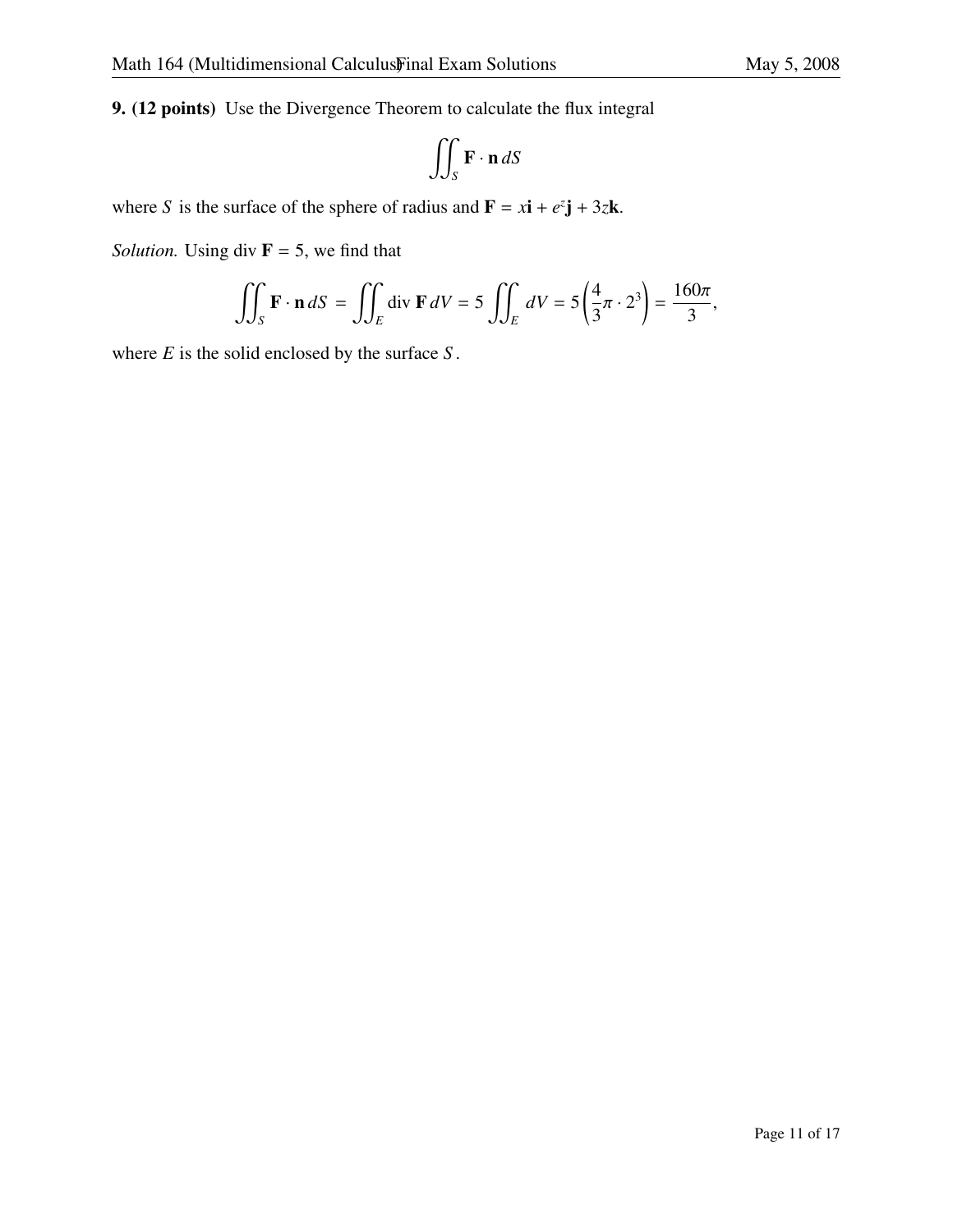10. (10 points) Find the volume of the region below the plane  $x + 2y + 3z = 6$  in the first octant.

*Solution.* Let *V* denote the volume of the region below the plane  $x + 2y + 3z = 6$  in the first octant. Let *z* = *f*(*x*, *y*) = 6−2*x*−2*y*. Now, if *z* = 0 then *D* = {(*x*, *y*)|0 ≤ *x* ≤ 3, 0 ≤ *y* ≤ 3−*x*}. We compute that

$$
V = \iint_D dA = \int_0^3 \int_0^{3-x} (6 - 2x - 2y) \, dy \, dx = \int_0^3 (x^2 - 6x + 9) \, dx = 9.
$$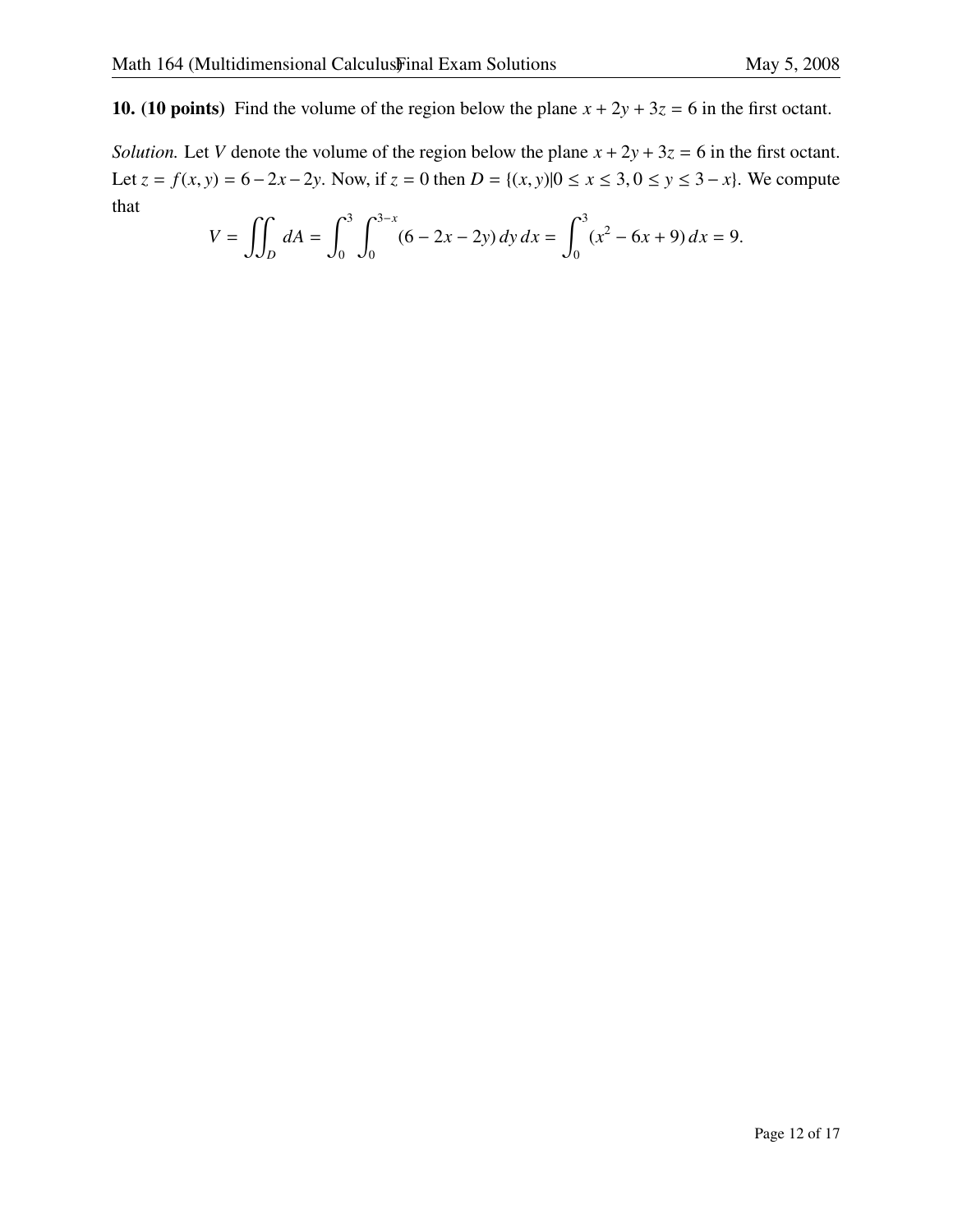11. (12 points) Let *D* be the region defined by the inequalities  $0 \le x \le 1$  and  $\sqrt[3]{x} \le y \le 1$ . Evaluate the integral

$$
\iint_D e^{y^4} dA
$$

*Solution.* We compute that

$$
\iint_D e^{y^4} dA = \int_0^1 \int_0^{y^3} e^{y^4} dx dy = \int_0^1 y^3 e^{y^4} dy = \frac{e-1}{4}.
$$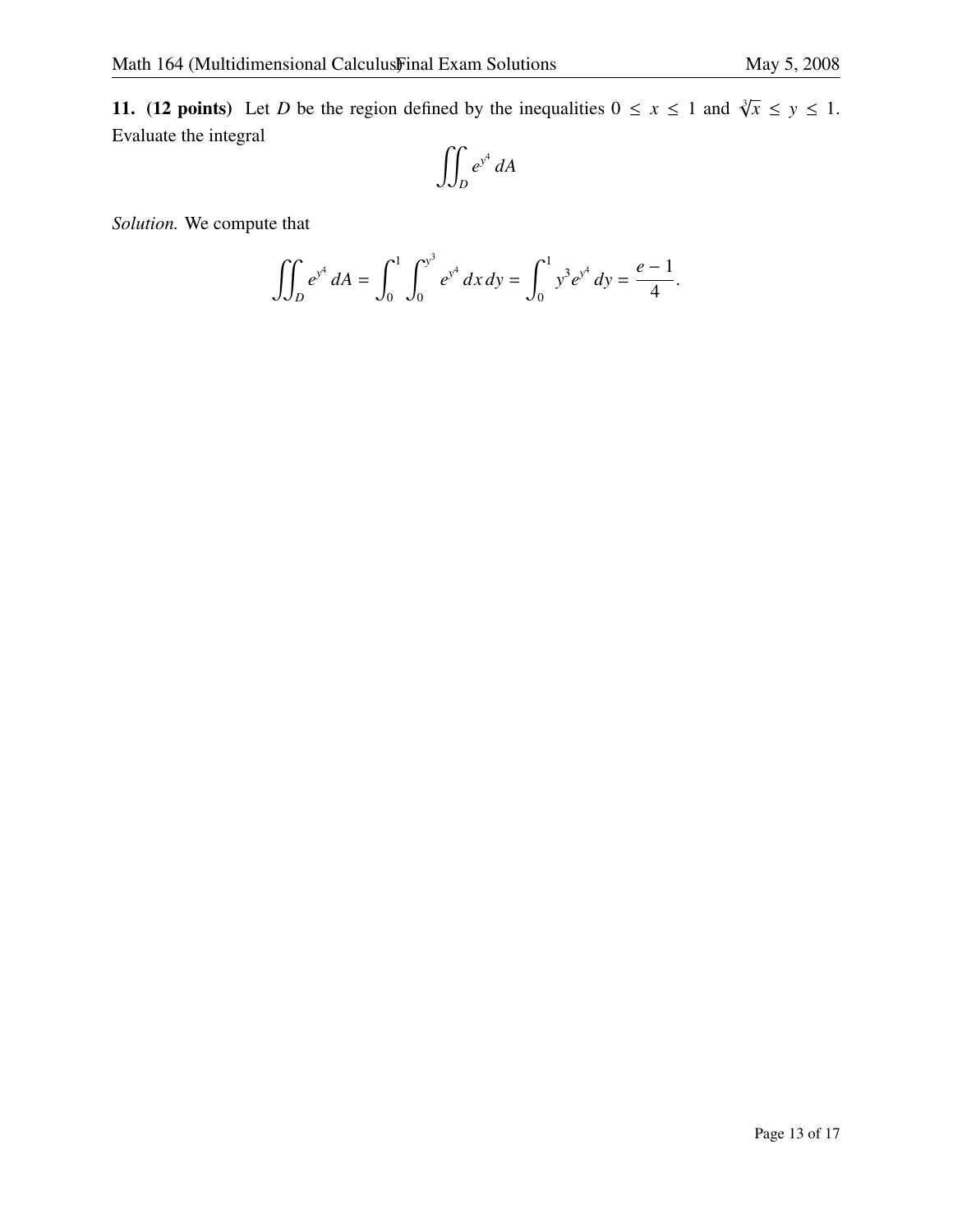12. (10 points) Find the length of the arc parametrized by

$$
\mathbf{r}(t) = \cos 2t \mathbf{i} + \sin 2t \mathbf{j} + 3t \mathbf{k}
$$

where  $\pi \le t \le 4\pi$ .

*Solution.* Let *s* denote the arclength of the arc parametrized by  $\mathbf{r}(t) = \cos 2t\mathbf{i} + \sin 2t\mathbf{j} + 3t\mathbf{k}$ . We compute that

$$
s = \int_{\pi}^{5\pi} |\mathbf{r}'(t)| dt = \int_{\pi}^{5\pi} \sqrt{5} dt = 4\pi \sqrt{5}.
$$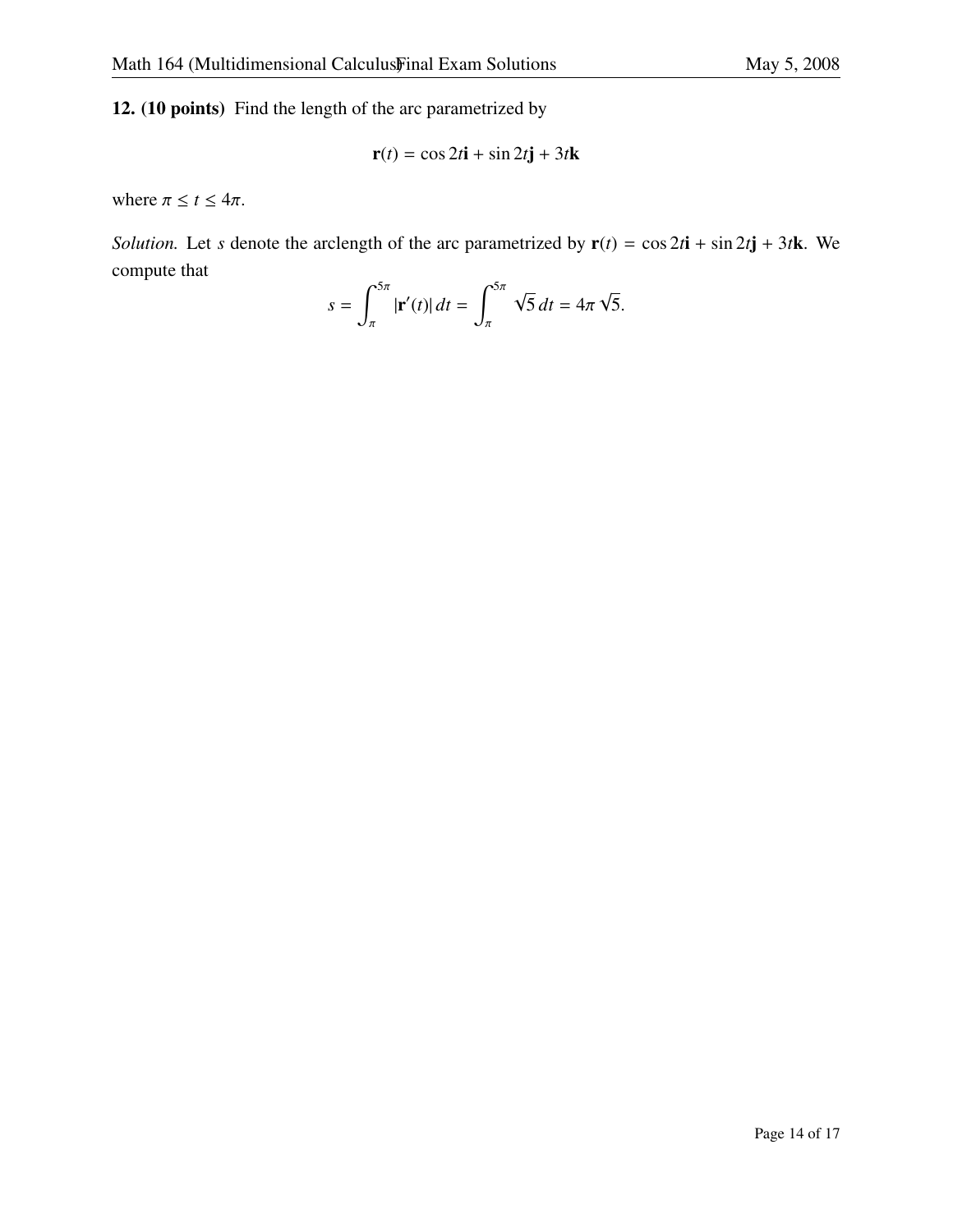#### 13. (12 points)

- (a) (6 points) Find a vector that is orthogonal to the vectors  $\mathbf{i} + \mathbf{j} + \mathbf{k}$  and  $2\mathbf{i} + 3\mathbf{j}$ . *Solution.* We compute that  $\langle 1, 1, 1 \rangle \times \langle 2, 3, 0 \rangle = \langle -3, 2, 1 \rangle$
- (b) (6 points) Find the area of the parallelogram spanned by the vectors  $\mathbf{i} + \mathbf{j} + \mathbf{k}$  and  $2\mathbf{i} + 3\mathbf{j}$ . *Solution.* It is  $|\langle -3, 2, 1 \rangle|$  = √ 14 square units.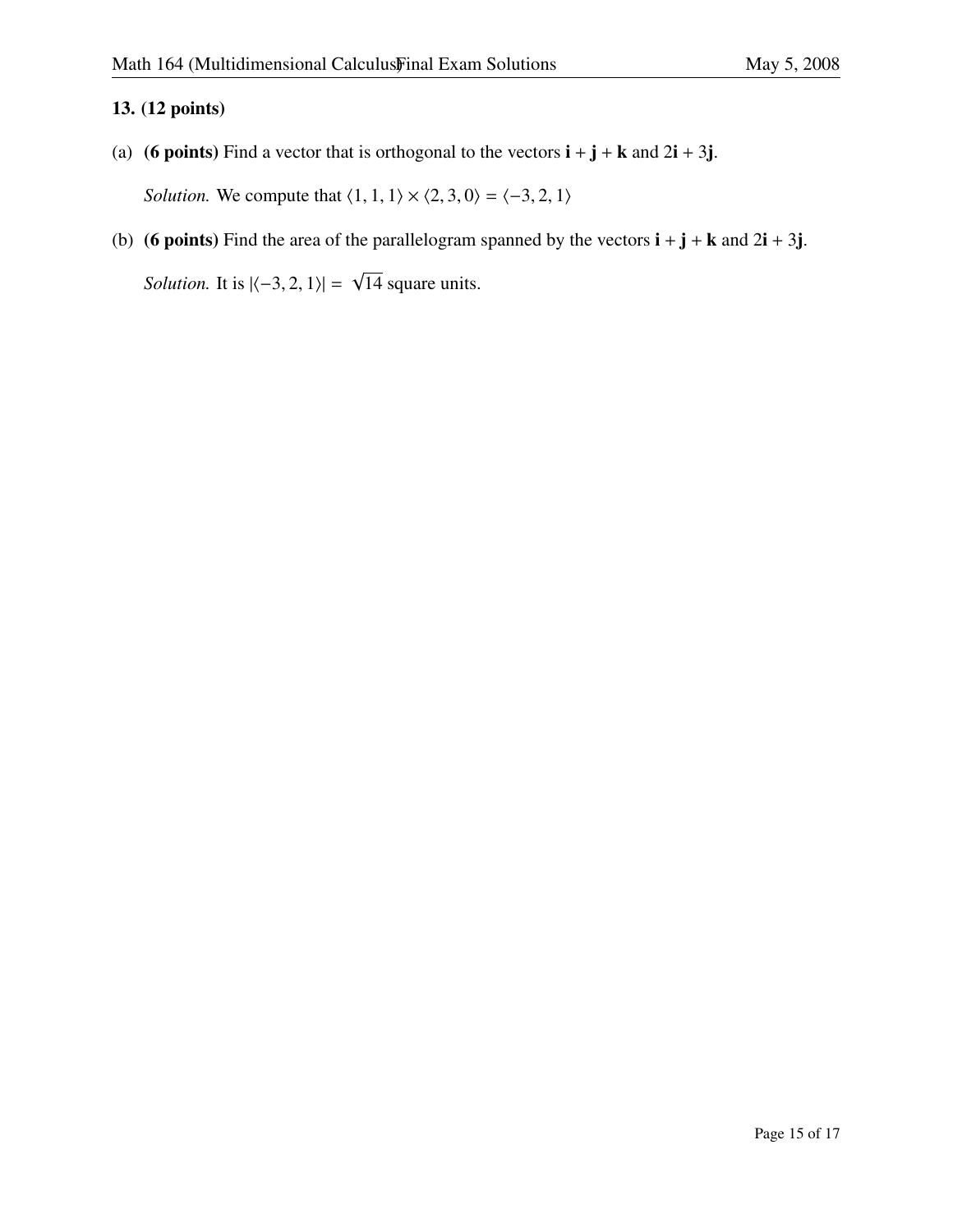#### 14. (20 points)

(a) (10 points) Find an equation for a plane containing the points  $(1, 0, 2)$ ,  $(2, 3, 2)$ , and  $(1, 2, 5)$ .

*Solution.* We compute the normal vector  $\langle 1, 3, 0 \rangle \times \langle 0, 2, 3 \rangle = \langle 9, -3, 2 \rangle$ , from which we get the plane  $9(x-1) - 3(y-0) + 2(z-2) = 0$ , or  $9x - 3y + 2z = 13$ .

(b) (10 points) Find an equation of the tangent plane at the point  $(4, -2, 1)$  to the parametric surface *S* given by  $\mathbf{r}(u, v) = v^2 \mathbf{i} - uv \mathbf{j} + u^2 \mathbf{k}$ , where  $0 \le u \le 3$  and  $-3 \le v \le 3$ .

*Solution.* We compute the normal vector  $\langle 0, -v, 2u \rangle \times \langle 2v, -u, 0 \rangle = \langle 2, 8, 8 \rangle$ , if  $u = 1$ , and *v* = 2. Hence, the tangent plane is given by the equation  $2(x-4) + 8(y+2) + 8(z-1) = 0$ , or  $x + 4y + 4z = 0$ .